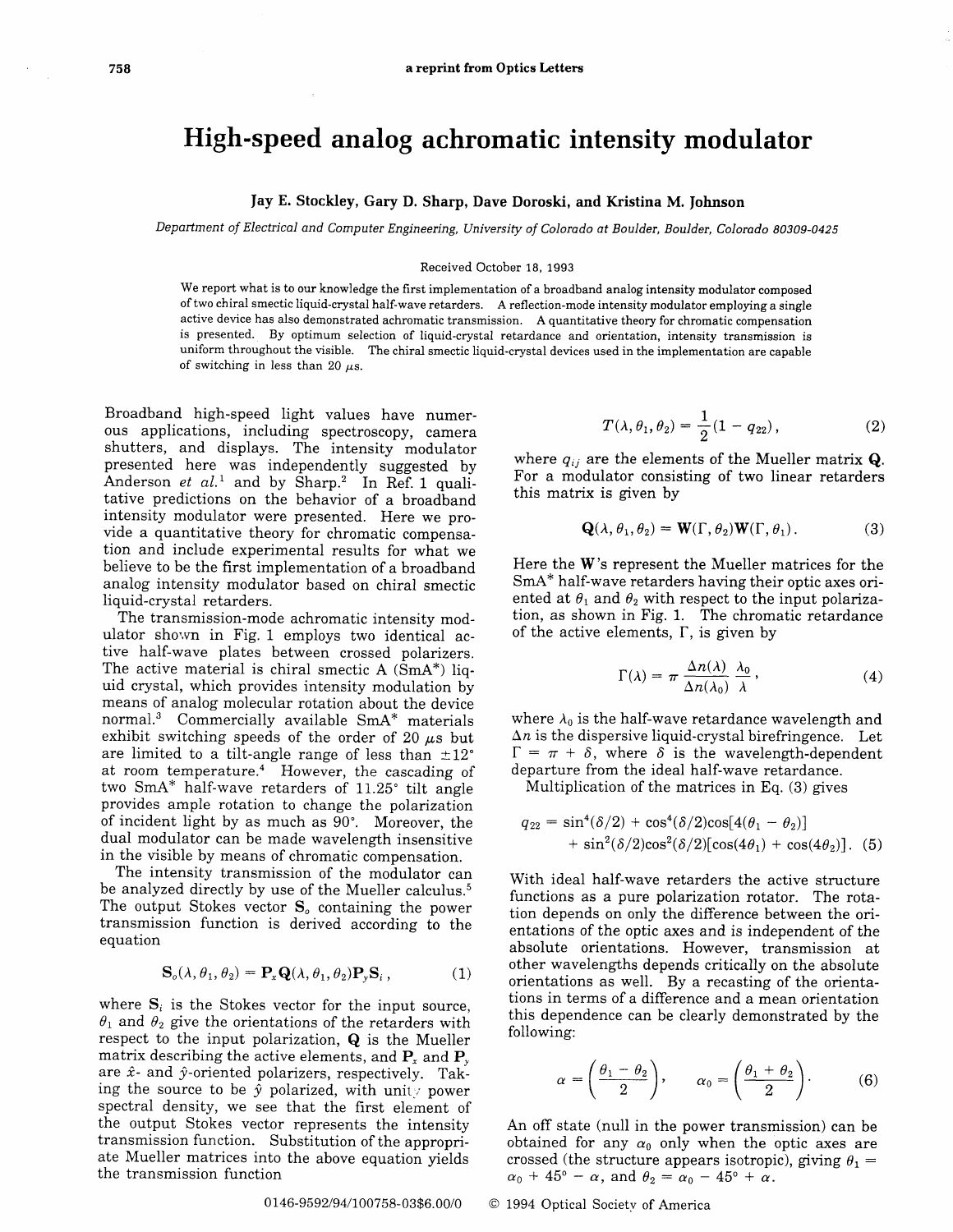Achromatic lntensity Modulator Transmission-mode Geometry



Fig. 1. Schematic for a broadband analog intensity modulator based on a dual SmA\* polarization rotator. The angles  $\theta_1$  and  $\theta_2$  are the absolute orientations of the retarder optic axes with respect to the incident  $\hat{y}$ -polarized light.

Substitution of Eqs. (6) into Eq. (5) simplifies the intensity transmission function of Eq. (2), as follows:

$$
T(\lambda, \alpha_0, \alpha) = \sin^2(4\alpha) - \sin^2(\delta/2)\sin^2(4\alpha)
$$

$$
- (1/2)\sin^2 \delta \sin^2(2\alpha)
$$

$$
\times [\cos(4\alpha) + \cos(4\alpha_0)].
$$
 (7)

Chromatic compensation centers around minimizing the loss that is due to  $\delta$  in the fully on state ( $\alpha$  = 22.5'). By examination of the above equation this occurs in general for  $\alpha_0 = \pm 45^{\circ}$ . Substituting this orientation into Eq. (7), we obtain the achromatic transmission function

$$
T(\lambda, \alpha) = \sin^2(4\alpha) - \sin^2(\delta/2)\sin^2(4\alpha) + \sin^2 \delta \sin^4(2\alpha).
$$
 (8)

The transmission equation consists of the ideal term  $[\sin^2(4\alpha)]$  followed by the sum of two chromatic terms. Physically the orientations have been selected such that the second retarder doubles the polarization rotation of the frrst while suppressing the ellipticity induced by the frrst. In Eq. (8) the transmission is ideal at  $\alpha = 0$  and has a loss in transmission of  $\sin^4(\delta/2)$  for the extreme tilt condition ( $\alpha = 22.5^{\circ}$ ). At intermediate tilts chromatic compensation occurs that provides a substantially flat output spectrum.

Figure 2 demonstrates the theoretical advantage of the dual SmA\* modulator over that of a single half-wave retarder. The bandwidth for a  $3\%$  loss for the on state of the dual modulator is greater than 200 nm, whereas for a single half-wave retarder it is 74 nm. This is because the dual modulator has a fourth-order wavelength-dependent loss term, whereas the single retarder has a second-order loss term.

Figure 3 compares the theoretical (solid curves) and experimental (dashed curves) output transmission spectra of the dual modulator for linearly polarized light parameterized by the difference angle  $\alpha$ . Although a few representative values of  $\alpha$  are shown, the intensity modulation is analog throughout this range. In both cases the transmission spectrum is nearly flat for each value of  $\alpha$  over a 250-nm band.

Hrand

The simulation used to obtain the theoretical results assumed half-wave retarders at a design wavelength of 520 nm. The broadband intensity modulator used to obtain the experimental results was built with two SmA\* liquid-crystal devices employing British Drug House 7648 electroclinic material designed as zero-order half-wave retarders at a wavelength of 520 nm (Ref. 4)  $(1.6-\mu m)$  gap). These devices were parallel aligned with polyvinyl alcohol on indium tin oxide-coated substrates. As shown in Fig. 1, the two retarders were oriented to tilt in opposite directions and placed between crossed polarizers. The structure was illuminated with a tungstenfilament source. Electric fields varying from  $-25$  to  $+25$  V/ $\mu$ m were applied to the devices to change the molecular tilt angle and hence the parameter  $\alpha$ .



Fig. 2. Theoretical comparison of the bandwidth of the on state of the dual SmA\* modulator with the transmission of a single SmA\* half-wave retarder between crossed polarizers and oriented at 45' with respect to the incident polarization.



Fig. 3. Comparison of theoretical (solid curves) and experimental (dashed curves) transmission spectra for the analog intensity modulator parameterized by the difference angle  $\alpha$ .